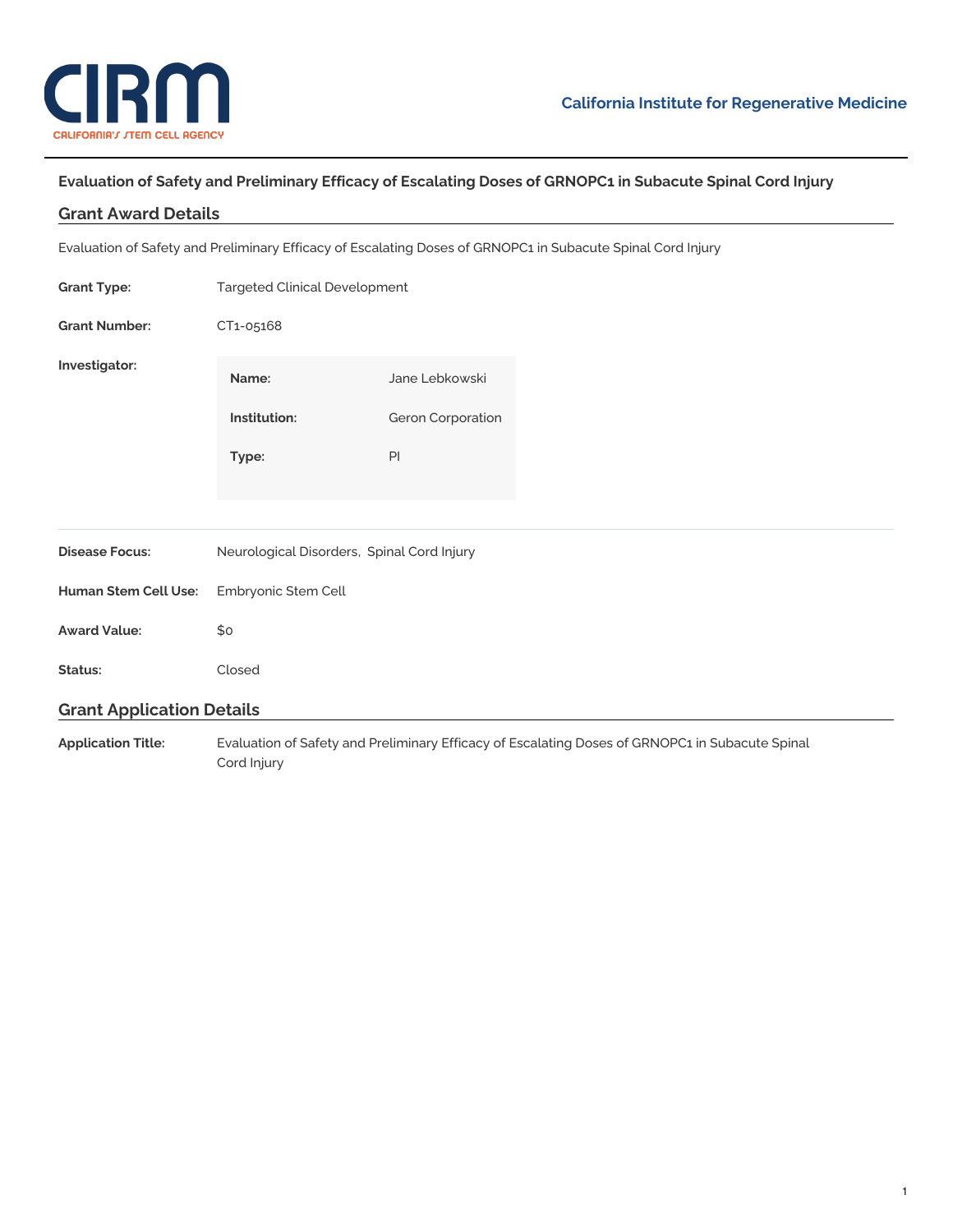**Public Abstract:** The proposed project is designed to assess the safety and preliminary activity of escalating doses of human embryonic stem cell (hESC) derived oligodendrocyte progenitor cells for treatment of spinal cord injury. Oligodendrocyte progenitor cells have two important functions: they produce neurotrophic factors which stimulate the survival and growth of neurons (nerve cells) after injury, and they mature in the spinal cord to produce myelin, the insulation which envelops neuronal axons (nerve cell bodies responsible for conduction) and facilitates unimpeded nerve impulse conduction. After extensive efficacy and safety testing, clinical testing of this product was initiated in 2010.

> Clinical testing is being initiated in paraplegic patients with neurologically complete thoracic injuries (i.e., those in which no motor or sensory function remains below the level of the injury). In the first cohort, a dose equivalent to the lowest efficacious dose observed in preclinical rodent studies is being administered. During the course of the proposed program, clinical safety studies testing increasing doses will be conducted. Upon demonstration of safety, clinical testing will be expanded to tetraplegic patients (complete cervical injuries) and to patients with incomplete thoracic injuries for additional safety testing. In each of the proposed studies, preliminary evidence of activity will be monitored using measures of improved neurological function and performance of daily living activities.

The project plan also includes the manufacture of cells to be used in the clinical trials and additional supporting activities. By completion of the proposed project, we expect to have accumulated substantial safety data and preliminary efficacy data in three different patient subpopulations. This data will provide key information to inform the design and execution of advanced efficacy studies.

**Statement of Benefit to** The proposed project has the potential to benefit the state of California through 1) providing **California:** improved medical outcomes for patients with spinal cord injury and their families, 2) increasing California's leadership in the emerging field of stem cell research, and 3) preserving and creating high quality, high paying jobs for Californians.

> Over 12,000 Americans suffer spinal cord injuries each year, and approximately 1.3 million people in the US are estimated to be living with spinal cord injuries. Although specific estimates for the state of California are not available, it is known that the majority of spinal cord injuries result from motor vehicle accidents, falls, acts of violence and recreational sporting activities, all of which are prevalent in California. Spinal cord injury affects not only the patient but family members, friends, healthcare workers and employers. It is estimated that one year after injury, only 11.6% of spinal cord injury patients are employed, and that spinal cord injuries cost \$40.5 billion annually in the US. As the most populous state, California is disproportionately affected, negatively impacting our productivity, healthcare system and public finances. There are currently no approved therapies for the treatment of spinal cord injury. The product described in this application has initiated phase 1 clinical testing in patients with complete thoracic spinal cord injury. Even partial correction of any of the debilitating consequences of spinal cord injury could potentially enhance activities of daily living and increase employment while decreasing reliance on attendant care and subsequent medical interventions.

> California has a history of leadership in biotechnology, and is emerging as a leader in the development of stem cell therapeutics. Cutting edge stem cell research, in many cases funded by CIRM, is already underway in academic research laboratories and biotechnology companies throughout the state. The proposed project has the potential to further increase California's leadership in the field of stem cell therapeutics through the performance of the first clinical testing of an hESC-derived therapy.

The applicant has been located in California since its inception, and currently employs 182 fulltime employees at its California headquarters with more than 50% of employees holding an advanced degree. These positions are highly skilled positions, offering competitive salaries and comprehensive benefits. The successful performance of the proposed project would enable significant additional jobs creation in preparation for pivotal trials and product registration.